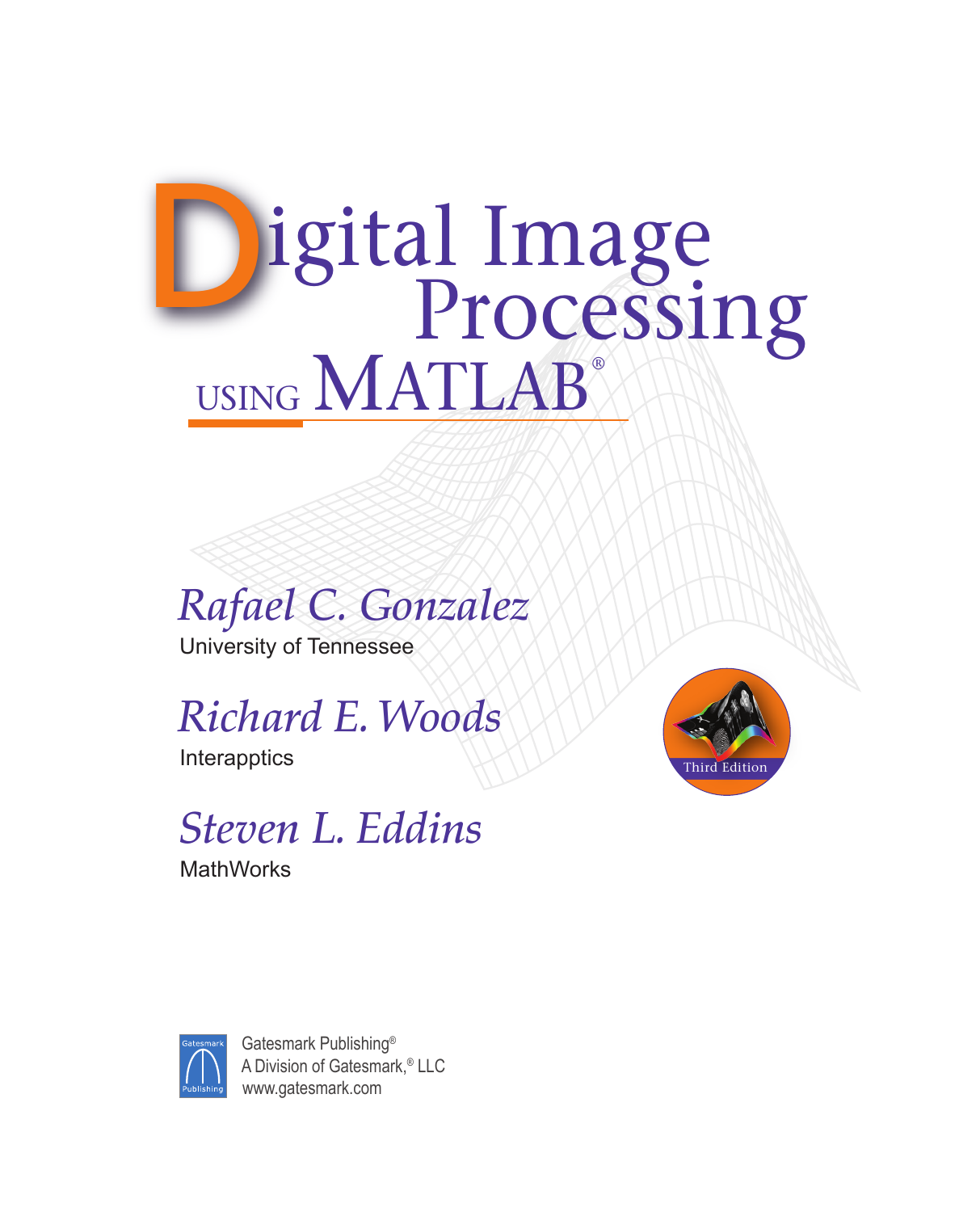Printed in the United States of America

Copyright © 2020, 2009 by Gatesmark, LLC. All rights reserved. Manufactured in the United States of America. This publication is protected by copyright and permissions should be obtained from the publisher prior to any prohibited reproduction, storage in a retrieval system, or transmission in any form or by any means, electronic, mechanical, photocopying, recording, or otherwise.

Many of the designations by manufacturers and sellers to distinguish their products are claimed as trademarks. Where those designations appear in this book, and the publisher was aware of a trademark claim, the designations have been printed in initial caps or all caps. The author and publisher of this book have used their best efforts in preparing this book. These efforts include the development, research, and testing of theories and programs to determine their effectiveness.

The author and publisher make no warranty of any kind, expressed or implied, with regard to these programs or the documentation contained in this book. The author and publisher shall not be liable in any event for incidental or consequential damages with, or arising out of, the furnishing, performance, or use of these programs.

Gatesmark Publishing® is a registered trademark of Gatesmark, LLC, www.gatesmark.com.

Gatesmark® is a registered trademark of Gatesmark, LLC, www.gatesmark.com.

MATLAB is a registered trademark of The MathWorks, Inc., 1 Apple Hill Drive, Natick, MA 01760-2098.

#### **Library of Congress Cataloging-in-Publication Data**

Names: Gonzalez, Rafael C., author. | Woods, Richard E., author. | Eddins, Steven L., 1964- author. Title: Digital image processing using MATLAB / Rafael C. Gonzalez, University of Tennessee, Richard E. Woods, Interapptics, Steven L. Eddins, The Mathworks, Inc. Description: Third edition. | Knoxville : Gatesmark Publishing, 2020. | Includes bibliographical references and index. | Summary: "Update of popular Digital Image Processing text using the latest version of Matlab"-- Provided by publisher. Identifiers: LCCN 2019041116 | ISBN 9780982085417 (hardback) Subjects: LCSH: Image processing--Digital techniques. | Image processing--Mathematics. | MATLAB. Classification: LCC TA1637 .G66 2020 | DDC 006.6--dc23 LC record available at https://lccn.loc.gov/2019041116

> ISBN-10: 0-9820854-1-9 ISBN-13: 978-0-9820854-1-7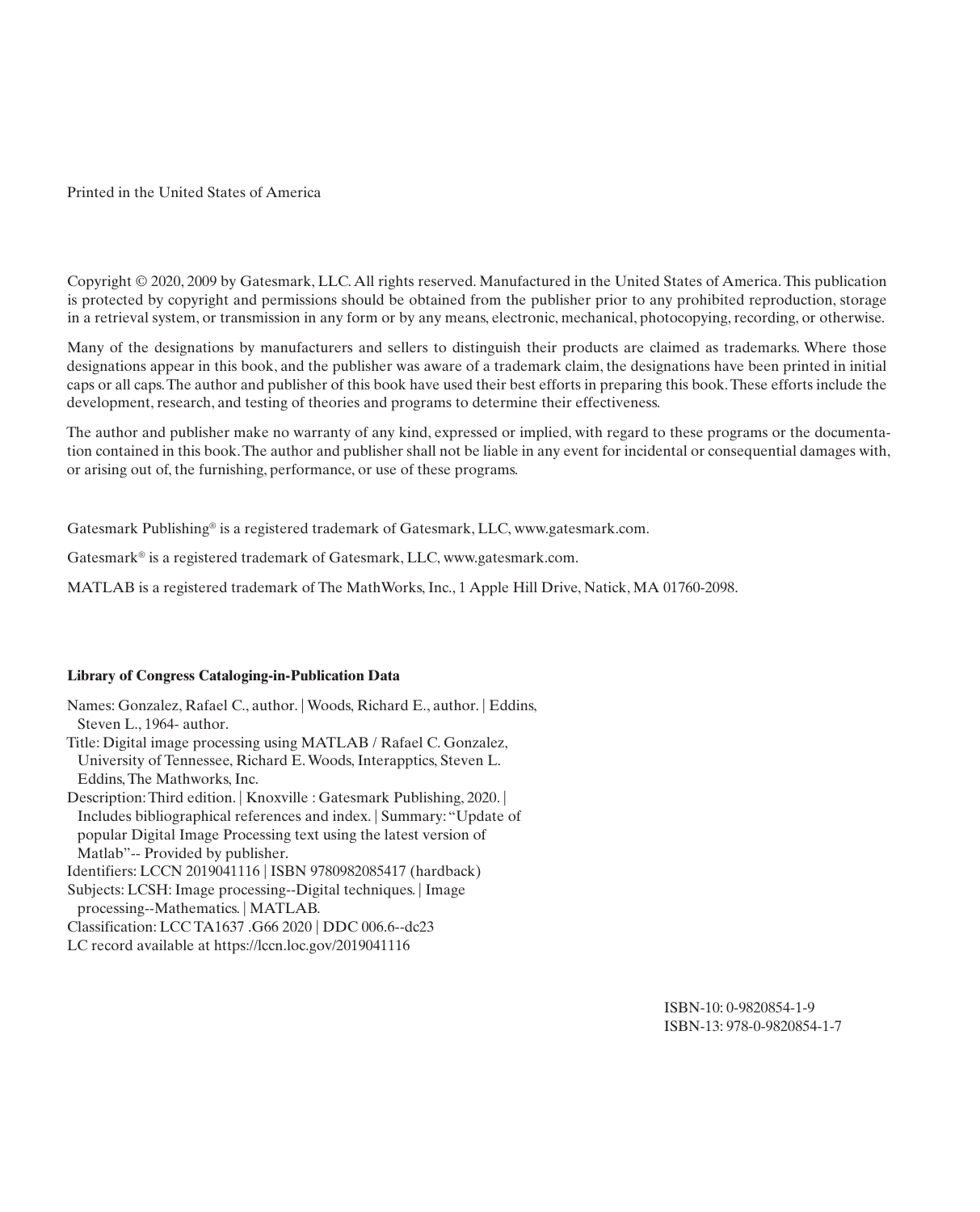*To Ralph and To Abigail and To Geri, Christopher, and Nicholas*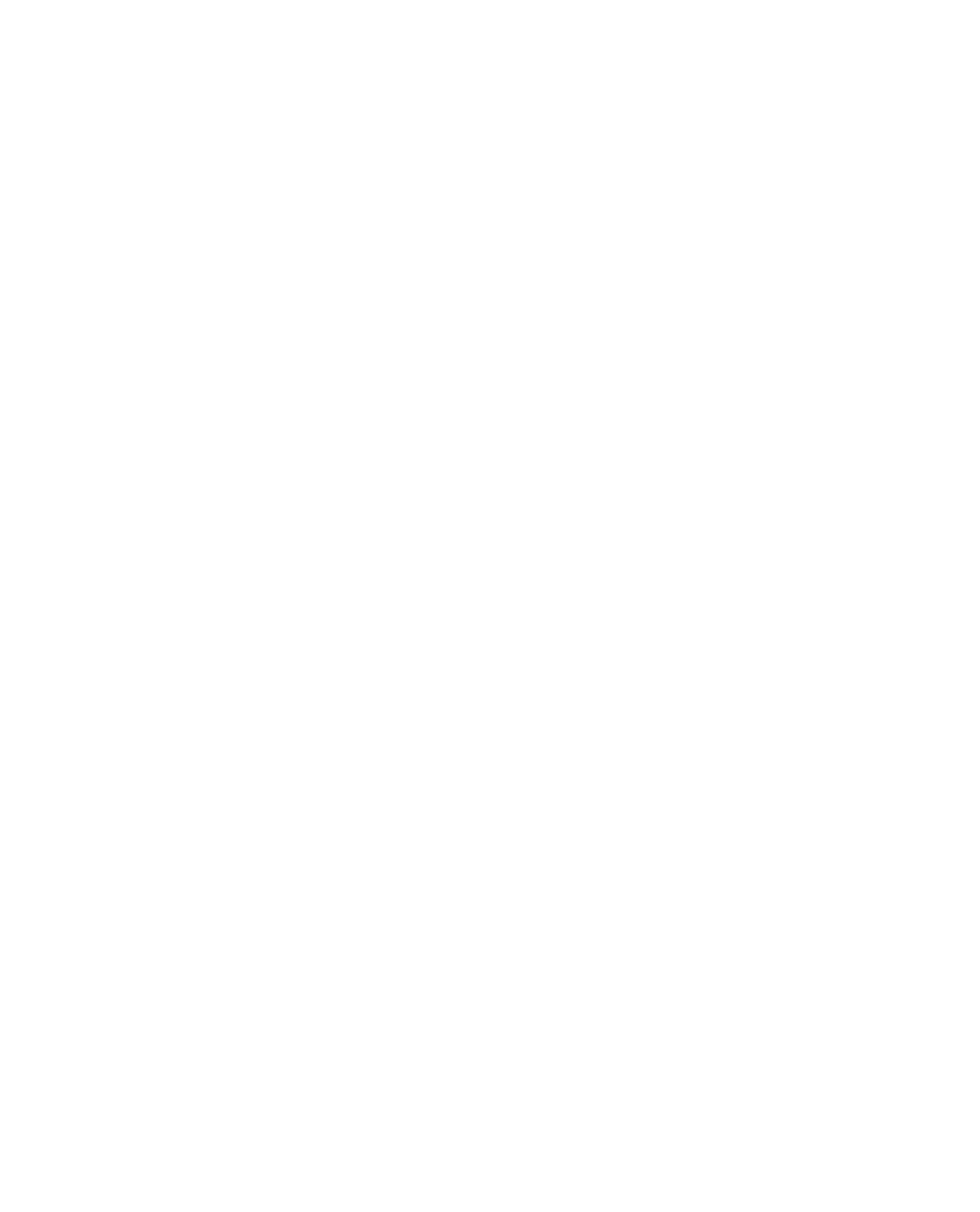## *Contents*

*Preface ix Acknowledgments xi About the Authors xii*

# 1 *Introduction 1*

- 1.1 Background 1
- 1.2 What is Digital Image Processing, and Why is it Important? 2
- **1.3** Background on MATLAB, the Image Processing Toolbox, and Other Related Toolboxes 4
- **1.4** The MATLAB Desktop 5
- **1.5** Areas of Image Processing Covered in the Book 9
- **1.6** Notation and Icons Used in the Book 11
- **1.7** The Book Website 12
- **1.8** The DIPUM3E Support Package 12
- 1.9 How References are Organized in the Book 13

# 2 *Fundamentals 15*

- 2.1 Digital Image Representation 16
- **2.2** Reading Images 18
- **2.3** Displaying Images 20
- **2.4** Writing Images 24
- 2.5 Data Classes 28
- **2.6** Image Types 30
- **2.7** Converting Between Classes 31
- **2.8** Array Indexing 35
- **2.9** Introduction to MATLAB Programming 45
- **2.10** Plotting 80
- **2.11** Interactive I/O 92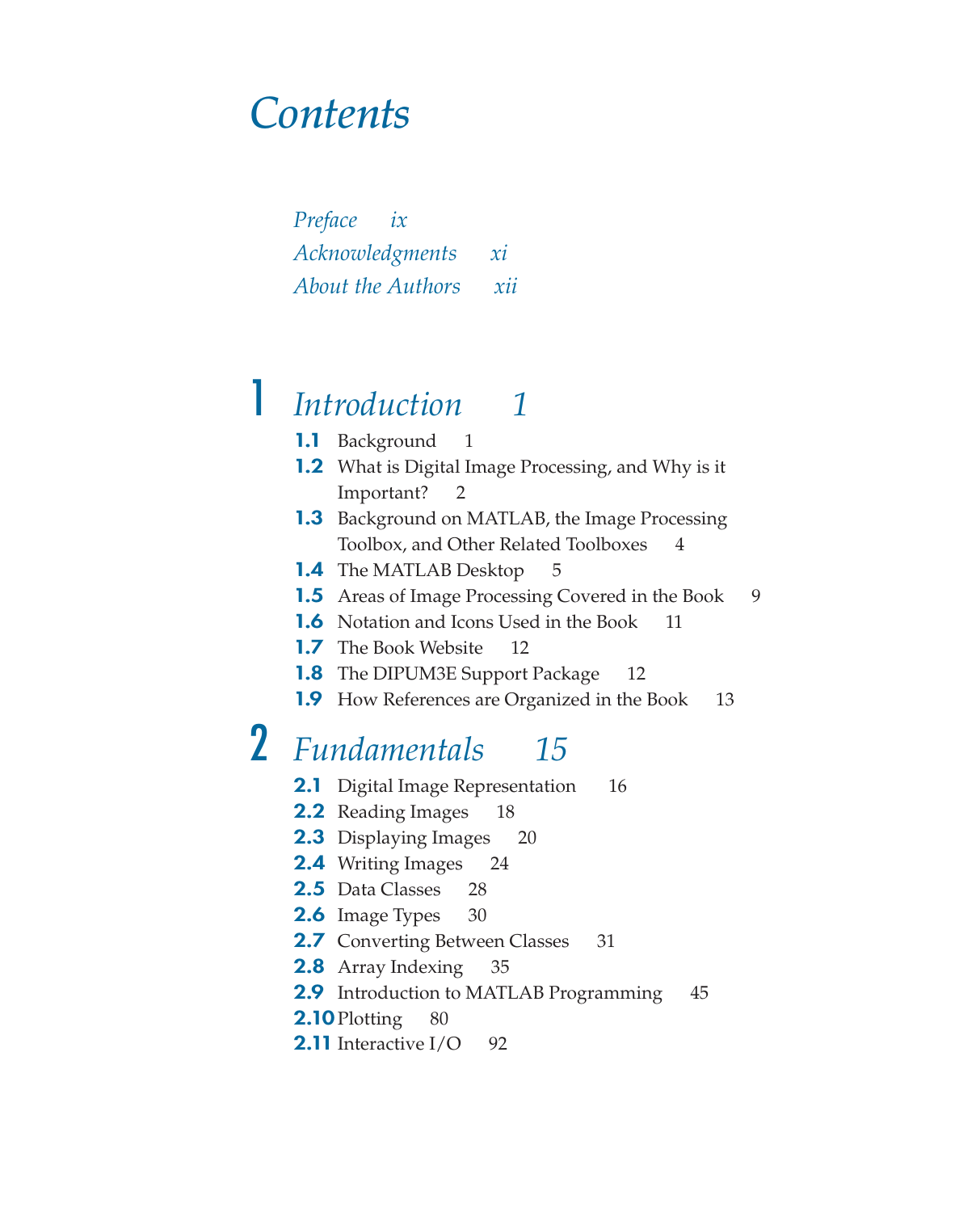## 3 *Intensity Transformations and Spatial Filtering 103*

- **3.1** Background 104
- **3.2** Intensity Transformation Functions 104
- **3.3** Histogram Processing 116
- **3.4** Linear Spatial Filtering 126
- **3.5** Nonlinear Spatial Filtering 155
- **3.6** Using Fuzzy Sets for Intensity Transformations and Spatial Filtering 160

# 4 *Filtering in the Frequency Domain 195*

- **4.1** The 2-D Discrete Fourier Transform 196
- **4.2** Computing and Visualizing the 2-D DFT in MATLAB 199
- **4.3** Filtering in the Frequency Domain 203
- **4.4** Obtaining Transfer Functions from Spatial Kernels 212
- **4.5** Generating Filter Transfer Functions Directly in the Frequency Domain 216
- **4.6** Highpass Filtering in the Frequency Domain 223
- **4.7** Bandreject, Bandpass, Notchreject, and Notchpass Filtering 228

# 5 *Image Restoration and Reconstruction 247*

- **5.1** A Model of the Image Degradation/Restoration Process 248
- 5.2 Noise Models 249
- **5.3** Restoration in the Presence of Noise Only—Spatial Filtering 267
- **5.4** Modeling the Degradation Function 275
- **5.5** Direct Inverse Filtering 277
- **5.6** Restoration Based on Wiener Filtering 278
- **5.7** Constrained Least Squares (Regularized) Filtering 281
- **5.8** Iterative Nonlinear Restoration Using the Lucy-Richardson Algorithm 285
- **5.9** Blind Deconvolution 289
- **5.10** Image Reconstruction from Projections 292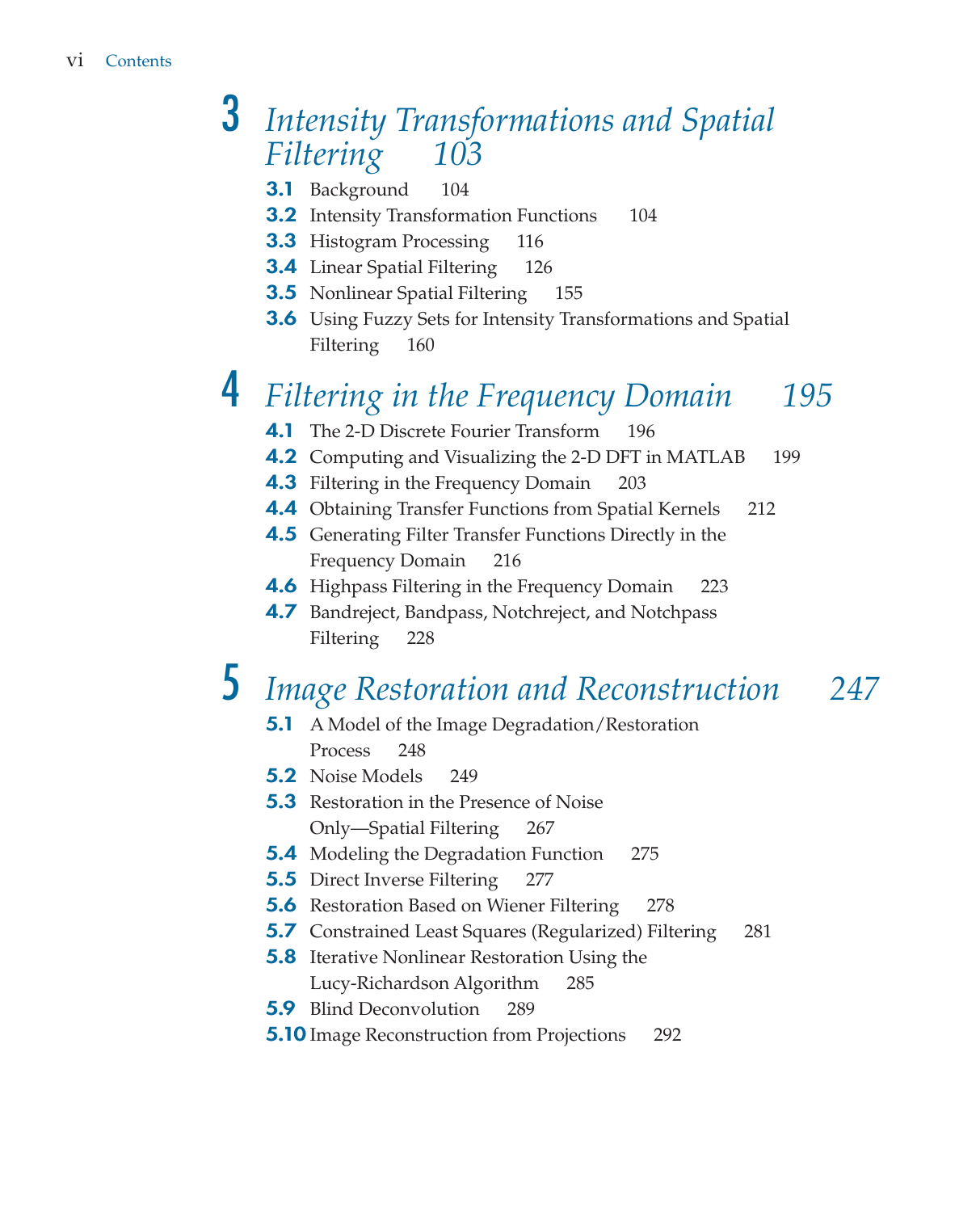#### 6 *Geometric Transformations and Image Registration 321*

- **6.1** Transforming Points 322
- **6.2** Transforming Images 334
- **6.3** Specialized Image Transformation Functions 349
- **6.4** Image Registration 352

# 7 *Color Image Processing 377*

- **7.1** Color Fundamentals 378
- 7.2 Color-Space Models 382
- **7.3** Color Image Representation in MATLAB 417
- **7.4** The Basics of Color Image Processing 424
- **7.5** Color Transformations 426
- **7.6** Spatial Filtering of Color Images 437
- **7.7** Working Directly in RGB Vector Space 442

# 8 *Wavelet and Other Image Transforms 457*

- **8.1** Matrix-based Orthogonal Transforms 458
- **8.2** Orthogonal Basis Functions and Their Properties 463
- **8.3** Additional Properties of Wavelet Basis Functions 473
- **8.4** The Fast Wavelet Transform 474
- **8.5** Working with Wavelet Decompositions Structures 489
- **8.6** The Inverse Fast Wavelet transform 500
- **8.7** Wavelets in Image Processing 506

# 9 *Image Compression 517*

- 9.1 Background 518
- **9.2** Coding Redundancy 521
- **9.3** Spatial Redundancy 542
- 9.4 Irrelevant Information 548
- **9.5** JPEG Compression 551
- 9.6 Video Compression 568

## 10*Morphological Image Processing 585*

**10.1** Preliminaries 586 **10.2** Dilation and Erosion 589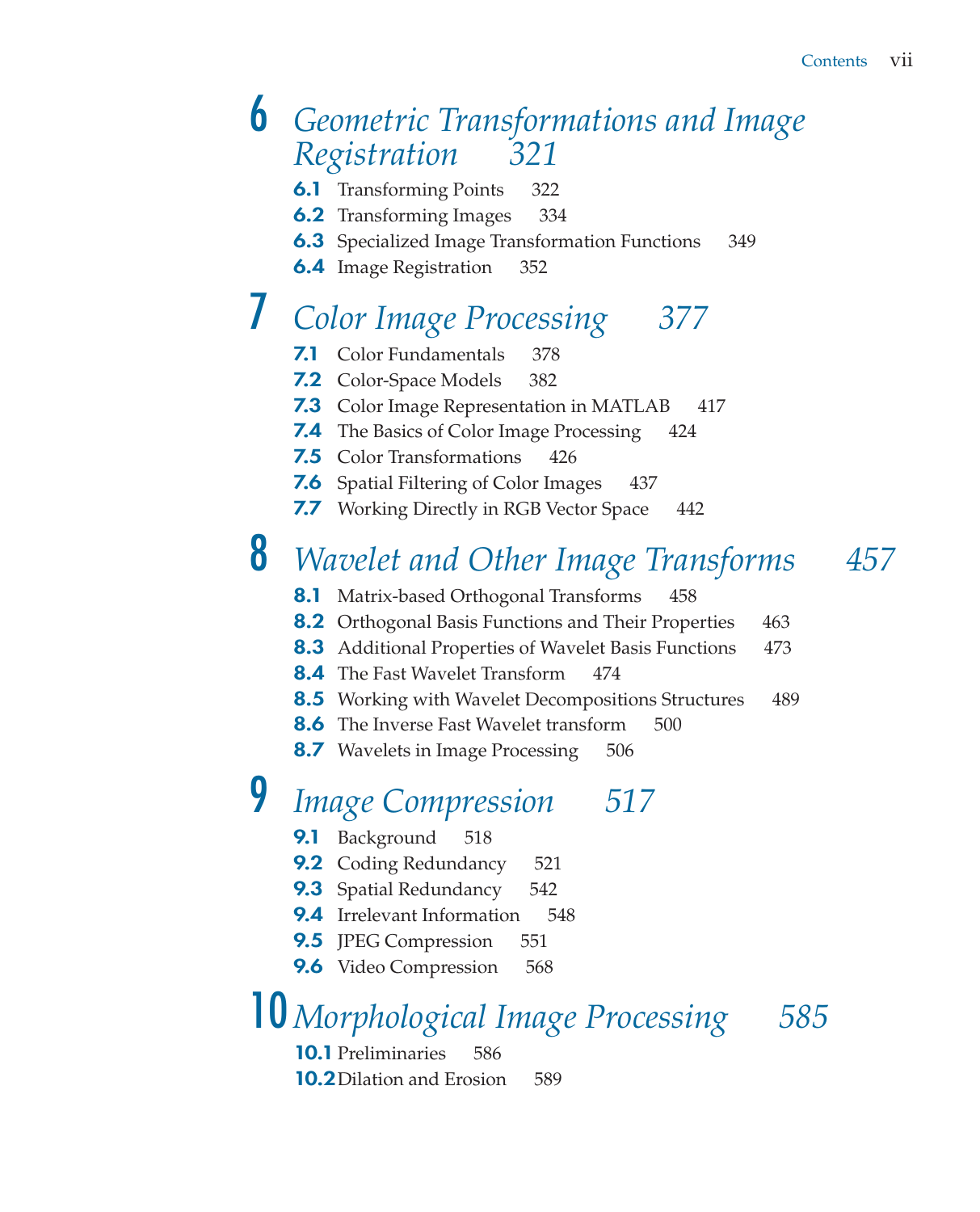**10.3** Combining Dilation and Erosion 599 **10.4** Labeling Connected Components 609 **10.5**Morphological Reconstruction 614 **10.6**Grayscale Morphology 618

# 11*Image Segmentation I 633*

11.1 Background 634

**11.2** Edge Detection 635

**11.3** Thresholding 653

**11.4** Region-Based Segmentation 672

**11.5** Segmentation Using the Watershed Transform 706

# 12*Image Segmentation II 723*

12.1 Background 724 **12.2** Image Segmentation Using Snakes 724 **12.3** Image Segmentation Using Level Sets 750

# 13 *Feature Extraction 785*

13.1 Background 786 **13.2** Region and Boundary Preprocessing 787 **13.3** Representing Regions and Boundaries 796 **13.4** Boundary Features 813 **13.5** Regional Features 821 **13.6** Whole-Image Features 842

### 14*Classical and Deep Learning Methods for Image Pattern Classification 889*

14.1 Background 890 **14.2** Fast Distance Computations in MATLAB 891 **14.3** Pattern Matching Classifiers 893 **14.4** Fully-Connected Neural Networks 916 14.5 Feedforward Fully-Connected Neural Networks 928 **14.6**Convolutional Neural Networks 947

*Custom Functions Summary 985 Bibliography 991 Index 997*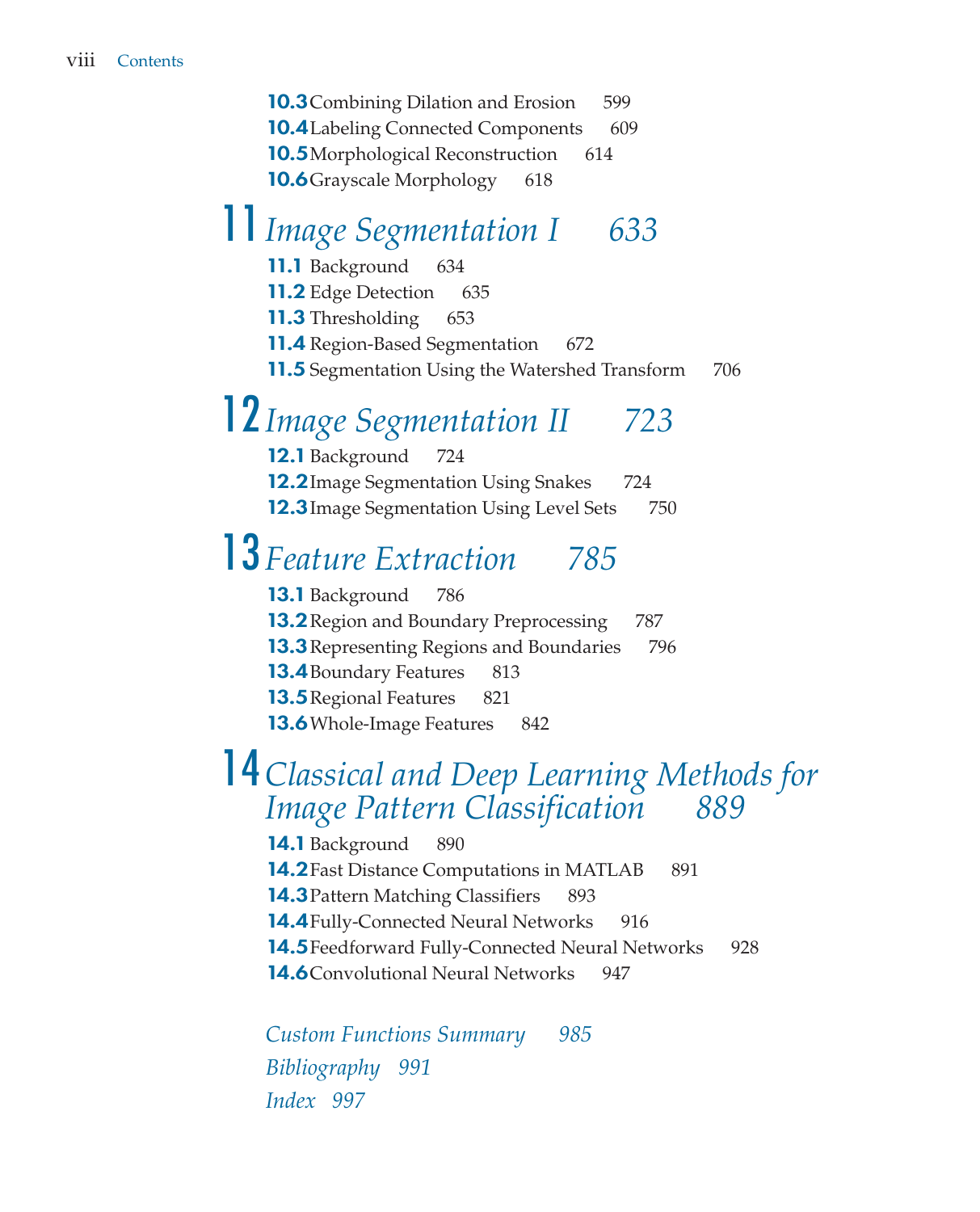# *Preface*

When something can be read without effort, great effort has gone into its writing. *Enrique Jardiel Poncela*

This edition of *Digital Image Processing Using MATLAB* is a major revision of the book. As in previous editions, the focus of this revision is based on the fact that solutions to problems in the field of digital image processing generally require extensive experimental work that involves software simulation and testing with large sets of sample images. Although algorithm development typically is based on theoretical underpinnings, the actual implementation of these algorithms almost always requires parameter estimation and, frequently, algorithm revision and comparison of candidate solutions. Thus, selecting a flexible, comprehensive, and well-documented software development environment plays a major role in determining the cost, development time, and portability of image processing solutions.

Despite its importance, surprisingly little has been written on this aspect of the field in the form of textbook material dealing with both theoretical principles and software implementation of digital image processing concepts. We wrote the first two editions of this book to meet this need. Since the last edition, both image processing and related software have experienced vigorous growth, with new developments in fields ranging from image registration and feature extraction to neural networks and deep learning, where progress in the application of convolutional neural networks just in the past seven years has been dramatic.

As in earlier editions, the most important objectives guiding us in the preparation of this edition were clarity, completeness, and relevance of the material we chose to include. As before, the discussion of every major topic is complemented by examples, and this edition is enhanced by the addition of projects at the end of every chapter. In total, the book contains 130 new MATLAB projects that complement the discussion and examples in the text. An additional objective was that the book be self-contained and easily readable by individuals with a basic background in digital image processing, mathematical analysis, and computer programming—all at a level typical of a junior/senior curriculum in a technical discipline. Rudimentary knowledge of MATLAB is desirable, but is not a requirement because the book begins with an extensive introduction to MATLAB fundamentals and programming.

To achieve the objectives listed in the previous paragraph, we felt that two key ingredients were needed. The first was to select image processing material that is representative of material covered in a formal course of instruction in this field. The second was to select software tools that are well supported, fully documented, and have a wide range of applications in the "real" world. The theoretical concepts in the following chapters were selected from *Digital Image Processing* by Gonzalez and Woods [2018], which has been the choice introductory textbook used by educators all over the world for over three decades. The majority of the image processing software tools we use are from the MATLAB® Image Processing Toolbox™, which similarly occupies a position of eminence in both education and industrial applications. A basic strategy followed in the preparation of the current edition was to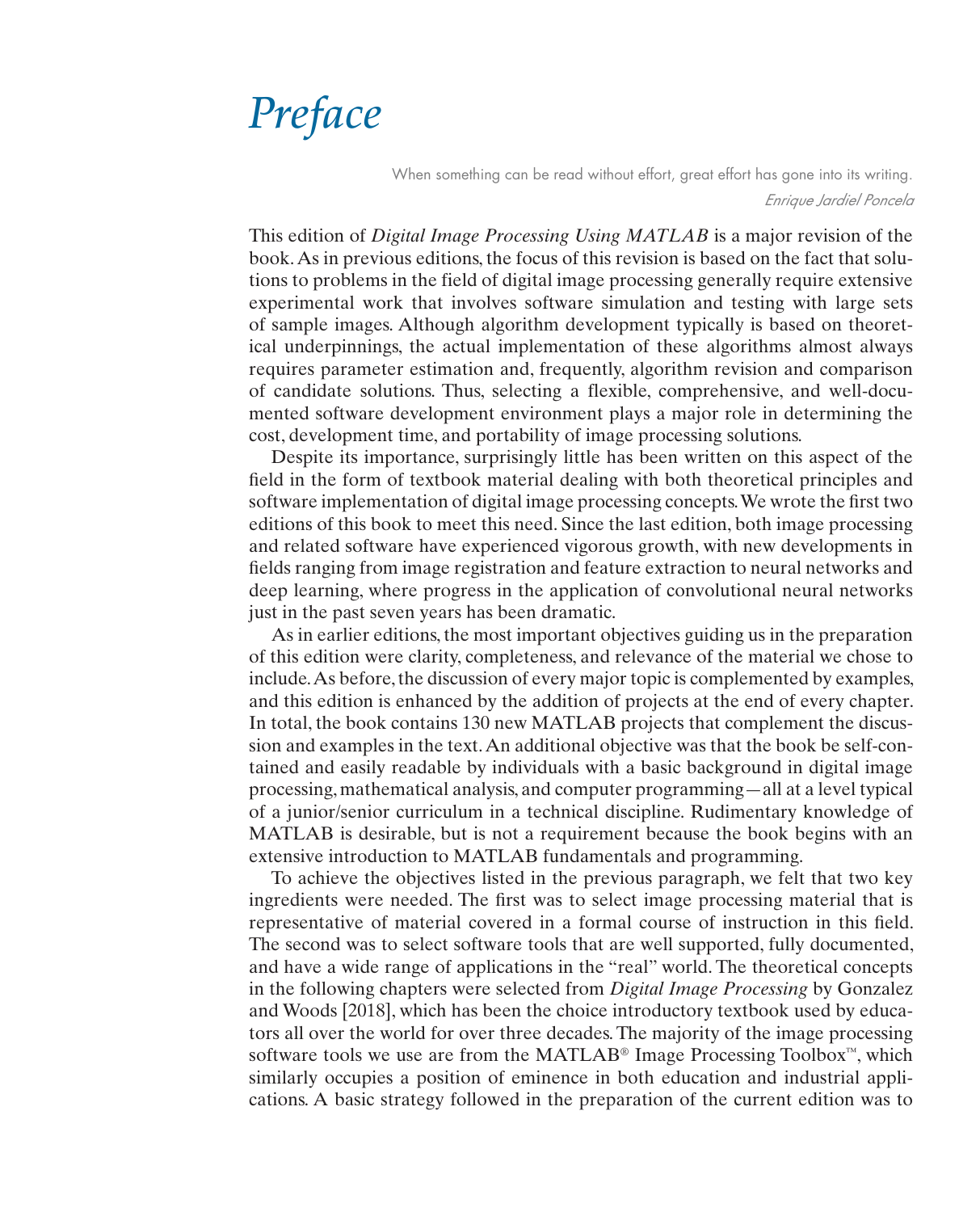continue providing a seamless integration of well-established theoretical concepts and their implementation using state-of-the-art software tools.

The book is organized along the same lines as *Digital Image Processing*. In this way, the reader has easy access to a more detailed treatment of all the image processing concepts discussed here and an up-to-date set of references for further reading. Following this approach made it possible to present theoretical material in a succinct manner, and thus we were able to maintain a focus on the software implementation aspects of image processing problem solutions. Because it works in the MAT-LAB computing environment, the Image Processing Toolbox offers some significant advantages, not only in the breadth of its computational tools, but also because it is supported under most operating systems in use today. A unique feature of this book is its emphasis on showing how to develop new code to enhance existing MATLAB and Toolbox functionality. This is an important feature in an area such as image processing that, as noted earlier, is characterized by the need for extensive algorithm development and experimental work.

After an introduction to the fundamentals of MATLAB functions and programming, the book proceeds to address the mainstream areas of image processing. The major areas covered include intensity transformations, fuzzy image processing, linear and nonlinear spatial filtering, frequency domain filtering, image restoration and reconstruction, geometric transformations and image registration, color image processing, wavelets and other transforms, image data compression, morphological image processing, image segmentation using traditional methods and active contours, feature extraction, and image pattern classification using "classical" methods, recent neural networks, and deep learning. This material is complemented by numerous illustrations of how to solve image processing problems using MATLAB and Toolbox functions. In cases where a function did not exist, we wrote a new function as part of the instructional focus of the book. Over 200 new custom functions are included in the following chapters. These functions increase the scope of the Image Processing Toolbox by approximately 40% and also serve the important purpose of further illustrating how to implement new image processing algorithms and software solutions in MATLAB.

The material is presented in textbook format, not as a software manual. Although the book is self-contained, we have established a companion web site designed to provide support in areas such as tutorials, additional references, and image databases. New to this edition is the *DIPUM3E Support Package,* prepared in two formats to separately support students and faculty. The Student Support Package contains solutions to the projects marked with an asterisk (\*) in the book, all digital images, and access to the source code for all custom functions developed in the book. The Faculty Support Package additionally contains answers to all projects and PowerPoint slides that contain all the art in the book. All purchasers of new book are eligible to download the applicable support package at no cost.

As is true of most writing efforts on technology, progress continues after work on the manuscript stops. For this reason, we devoted significant effort to the selection of material that we believe is fundamental and whose value is likely to remain applicable in a rapidly evolving body of knowledge. We trust that readers of the book will benefit from this effort and thus find the material timely and useful in their work.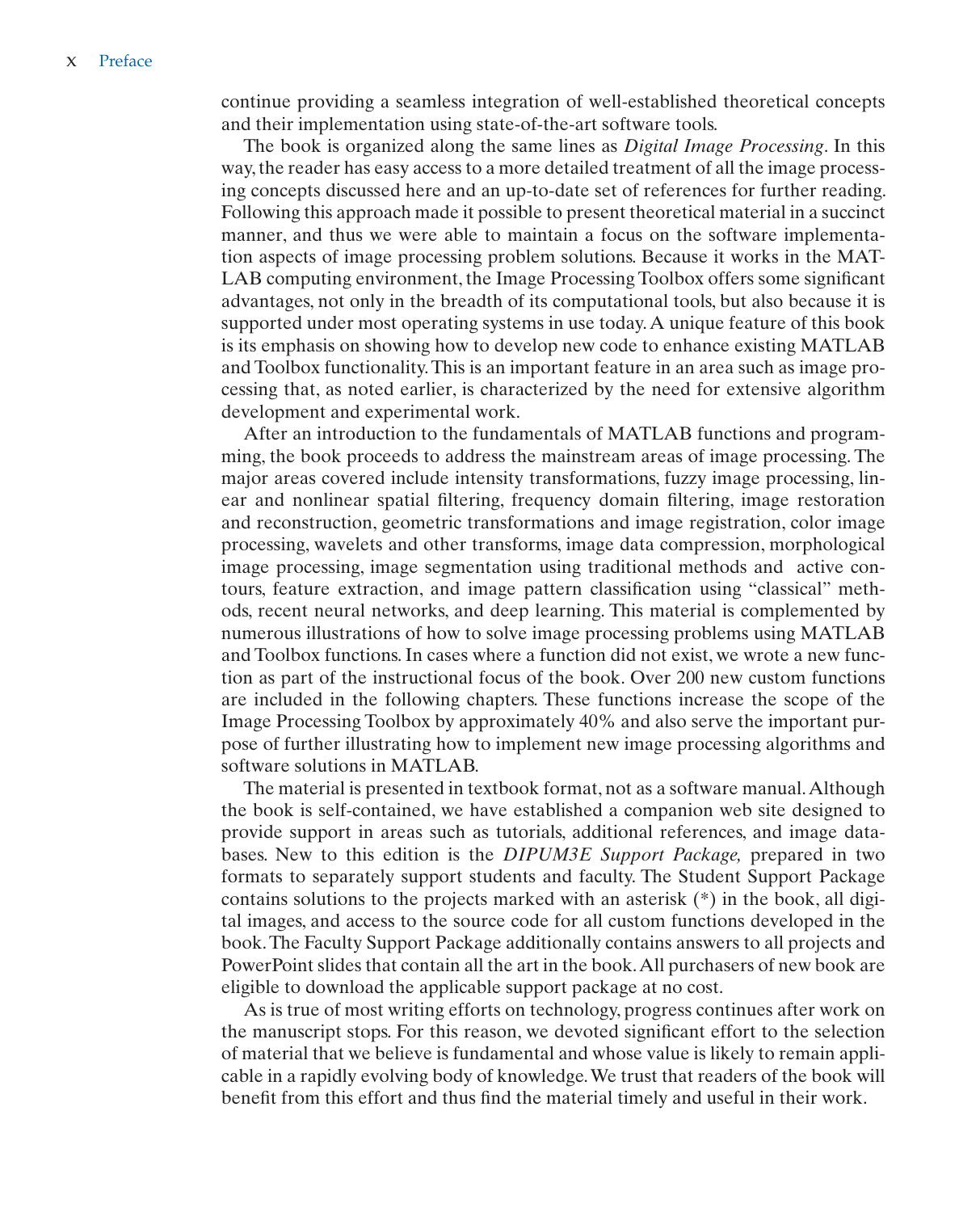# *Acknowledgments*

We are indebted to a number of individuals in academic circles as well as in industry and government who have contributed to the preparation of the book. Their contributions have been important in so many different ways that we find it difficult to acknowledge them in any other way but alphabetically. We wish to extend our appreciation to Mongi A. Abidi, Serge Beucher, Michael W. Davidson, Courtney Esposito, Naomi Fernandes, Susan L. Forsburg, Mary Ann Freeman, Thomas R. Gest, Chris Griffin, Daniel A. Hammer, Roger Heady, Witek Jachimczyk, Brian Johnson, Mike Karr, Lisa Kempler, Chengcheng Li, Roy Lurie, Jeff Mather, Eugene McGoldrick, Ashley Mohamed, Joseph E. Pascente, David R. Pickens, Hairong Qi, Michael Robinson, Brett Shoelson, Loren Shure, Inpakala Simon, Narfi Stefansson, Sally Stowe, Alex Taylor, Craig Watson, Greg Wolodkin, Mara Yale, Alexa Zahares, and Zhifei Zhang. We also wish to acknowledge the organizations cited in the captions of many of the figures in the book for their permission to use that material.

We appreciate Michel Kocher's many thoughtful comments and suggestions over the years on how to improve the book. We also thank Rose Kernan for her support and patience during the production of the book.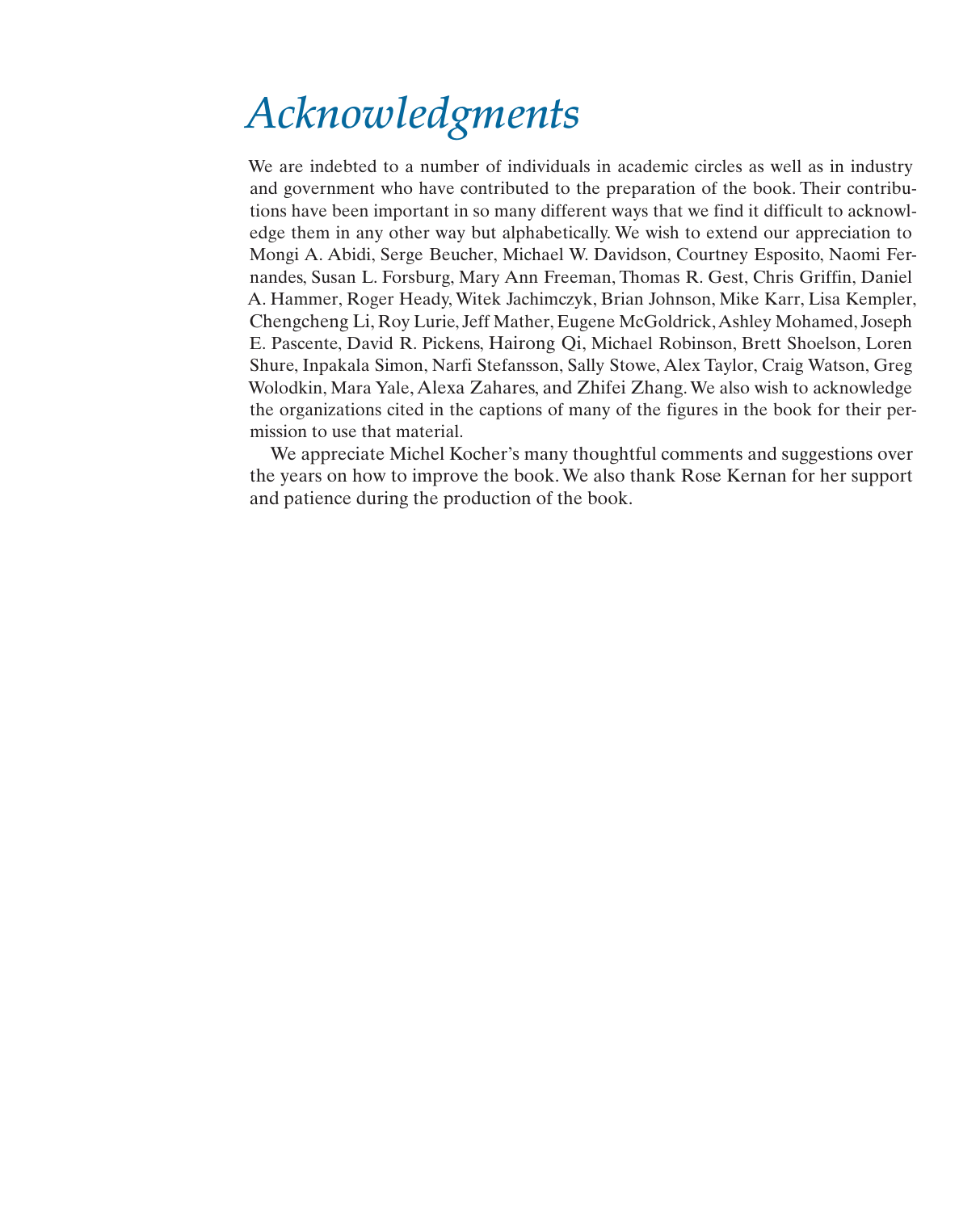## *About the Authors*

#### RAFAEL C. GONZALEZ

R. C. Gonzalez received the B.S.E.E. degree from the University of Miami in 1965 and the M.E. and Ph.D. degrees in electrical engineering from the University of Florida, Gainesville, in 1967 and 1970, respectively. He joined the Electrical and Computer Science Department at the University of Tennessee, Knoxville (UTK) in 1970, where he became Associate Professor in 1973, Professor in 1978, and Distinguished Service Professor in 1984. He served as Chairman of the department from 1994 through 1997. He is currently a Professor Emeritus at UTK.

Gonzalez is the founder of the Image & Pattern Analysis Laboratory and the Robotics & Computer Vision Laboratory at the University of Tennessee. He also founded Perceptics Corporation in 1982 and was its president until 1992. The last three years of this period were spent under a full-time employment contract with Westinghouse Corporation, who acquired the company in 1989.

Under his direction, Perceptics became highly successful in image processing, computer vision, and laser disk storage technology. In its initial ten years, Perceptics introduced a series of innovative products, including: The world's first commercially available computer vision system for automatically reading license plates on moving vehicles; a series of large-scale image processing and archiving systems used by the U.S. Navy at six different manufacturing sites throughout the country to inspect the rocket motors of missiles in the Trident II Submarine Program; the market-leading family of imaging boards for advanced Macintosh computers; and a line of massive laser disk storage products.

He is a frequent consultant to industry and government in the areas of pattern recognition, image processing, and machine learning. His academic honors for work in these fields include the 1977 UTK College of Engineering Faculty Achievement Award; the 1978 UTK Chancellor's Research Scholar Award; the 1980 Magnavox Engineering Professor Award; and the 1980 M.E. Brooks Distinguished Professor Award. In 1981 he became an IBM Professor at the University of Tennessee and in 1984 was named a Distinguished Service Professor there. He was awarded a Distinguished Alumnus Award by the University of Miami in 1985, the Phi Kappa Phi Scholar Award in 1986, and the University of Tennessee's Nathan W. Dougherty Award for Excellence in Engineering in 1992.

Honors for industrial accomplishment include the 1987 IEEE Outstanding Engineer Award for Commercial Development in Tennessee; the 1988 Albert Rose National Award for Excellence in Commercial Image Processing; the 1989 B. Otto Wheeley Award for Excellence in Technology Transfer; the 1989 Coopers and Lybrand Entrepreneur of the Year Award; the 1992 IEEE Region 3 Outstanding Engineer Award; and the 1993 Automated Imaging Association National Award for Technology Development.

Gonzalez is author or co-author of over 100 technical articles, two edited books, and four textbooks in the fields of pattern recognition, image processing, and robotics.